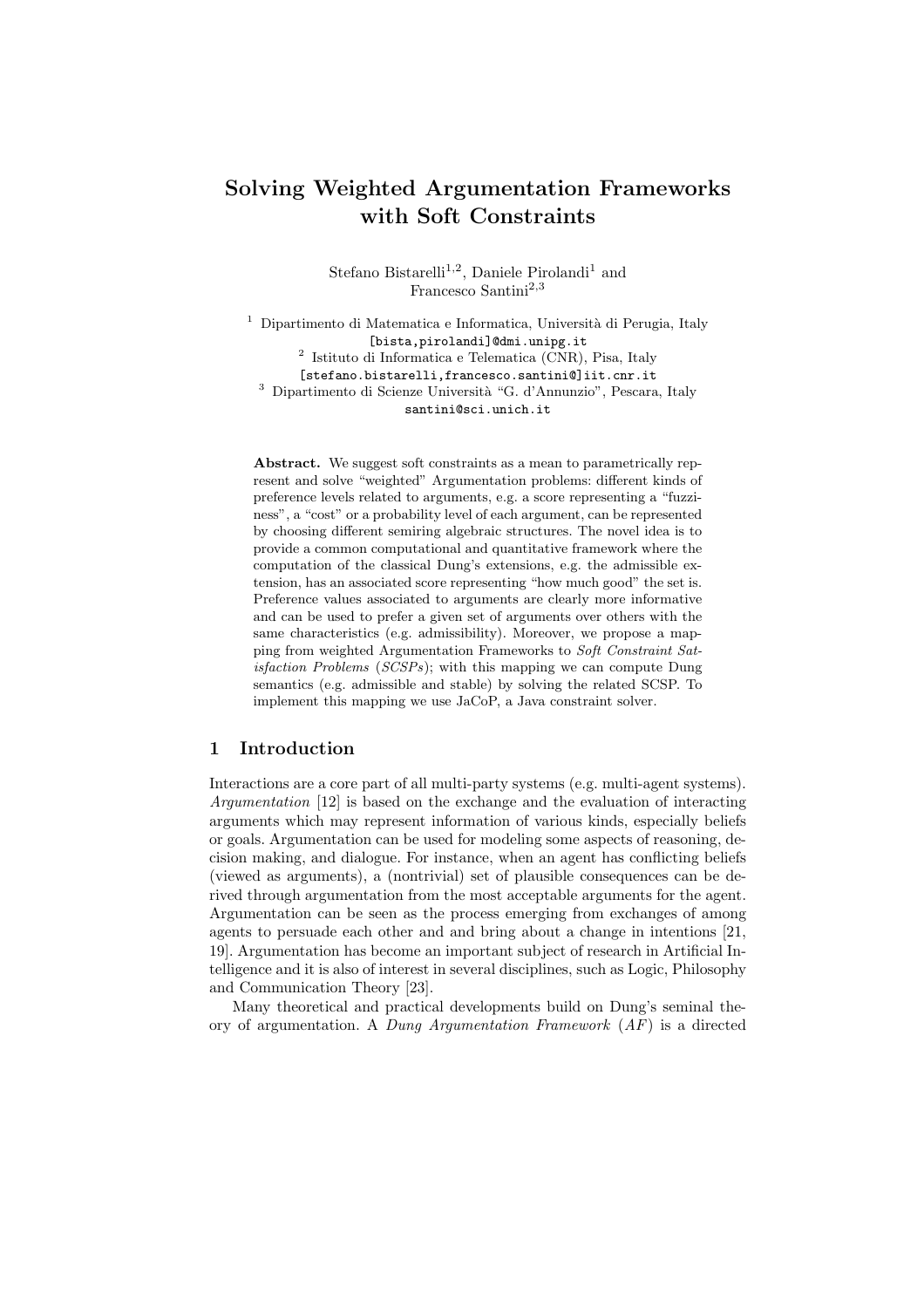graph consisting of a set of arguments and a binary conflict based attack relation among them. The sets of arguments to be considered are then defined under different semantics, where the choice of semantics equates with varying degrees of scepticism or credulousness.

The other ingredient in our research is Constraint Programming [24], which is a powerful paradigm for solving combinatorial search problems that draws on a wide range of techniques from artificial intelligence, computer science, databases, programming languages, and operations research. The idea of the semiring-based formalism [7, 5] was to further extend the classical constraint notion by adding the concept of a structure representing the levels of satisfiability of the constraints. Such a structure (see Sec. 3 for further details) is a set with two operations: one  $+$  is used to generate an ordering over the preference levels, while  $\times$  is used to combine these levels. Because of the properties required on such operations, this structure is similar to a semiring (see Sec. 3). Problems defined according to this semiring-based framework are called Soft Constraint Satisfaction Problems (SCSPs).

In this paper we show that different weighted AFs based on fuzziness, probability or a preference in general (and already studied in literature, e.g. in [23, 3]), can be modeled and solved with the same soft constraint framework by only changing the related semiring in order to optimize the different criteria. Also classical AFs can be represented inside the soft framework by adopting the Boolean semiring. We provide a mapping from AFs to (S)CSPs in a way that the solution of the SCSP consists in the "best" desired extension, where "best" is computed by aggregating (with  $\times$ ) the preference scores of all the chosen arguments, and comparing the final values (with  $+)$ . The classical extensions of Dung can be found with our mapping, i.e. admissible, preferred, complete, stable and grounded ones. At last, we show an implementation of a CSP with  $JacOP$  [22], a Java Constraint Programming solver.

Clearly, the classical attack relationship is not enough informative to deal with problems where we however need to take a decision: suppose a judge must decide between the arguments of two parties, and often no conclusive demonstration of the rightness of one side is possible. The arguments will not have equal value for the judge and the case will be decided by the judge preferring one argument over the other [23]. Moreover, having a quantitative framework permits us to quantify the aggregation of chosen arguments and to prefer a set of arguments over another. Examples in the real world are represented by scores given to comments in Youtube or news in Slashdot, or topics in Discussion Fora in general [18]. As the set of arguments gets wider, the search of the best solutions becomes a demanding task, and constraint-based frameworks come with many and powerful solving techniques: notice that deciding if a set is a preferred extension is a  $CO-NP$ -complete problem [4]. Moreover, preference score can be used to cut not promising solutions during the search and, however, to refine it by finding the only the best solutions. In this paper we start from qualitative argumentation [23, 3, 2] and we move towards a quantitative solution.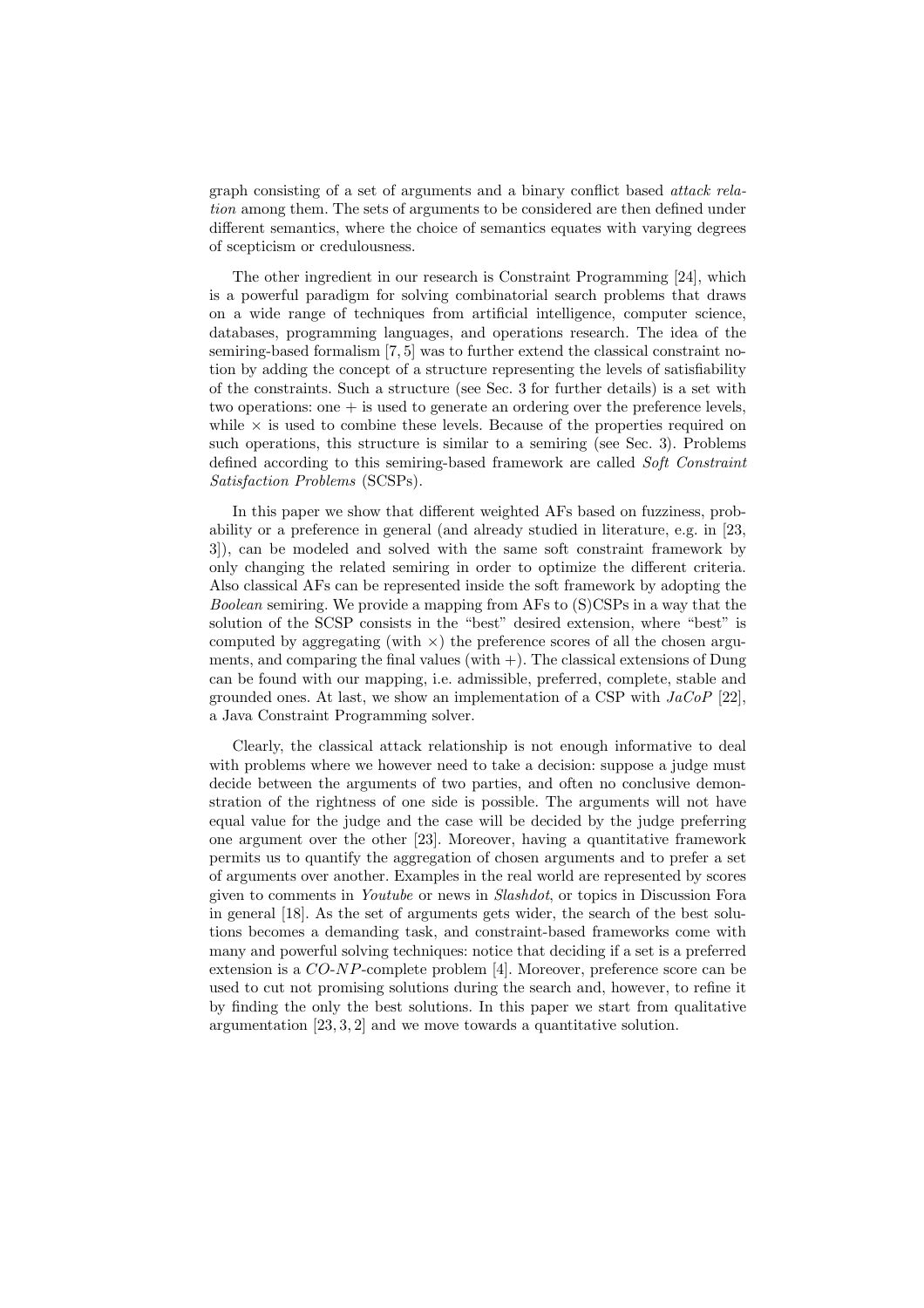The remainder of this paper is organized as follows. In Sec. 2 we report the theory behind Dung Argumentation, while in Sec. 3 we summarize the background about soft constraints. Section 4 shows the basic idea of weighted AF based on semirings; in Sec. 5 we propose the mapping from AFs to SCSPs, the proofs of their solution equivalence and we show a practical encoding in JaCoP. A comparison with related work is given in Sec. 6. Finally, Sec. 7 presents our conclusions.

# 2 Dung Argumentation

In [12], the author has proposed an abstract framework for argumentation in which he focuses on the definition of the status of arguments. For that purpose, it can be assumed that a set of arguments is given, as well as the different conflicts among them. An argument is an abstract entity whose role is solely determined by its relations to other arguments.

**Definition 1.** An Argumentation Framework (AF) is a pair  $\langle A_{rgs}, R \rangle$  of a set  $A_{rgs}$  of arguments and a binary relation R on  $A_{rgs}$  called the attack relation.  $\forall a_i, a_j \in A$ ,  $a_i R a_j$  means that  $a_i$  attacks  $a_j$ . An AF may be represented by a directed graph (the interaction graph) whose nodes are arguments and edges represent the attack relation. A set of arguments  $\mathcal B$  attacks an argument a if a is attacked by an argument of  $\beta$ . A set of arguments  $\beta$  attacks a set of arguments C if there is an argument  $b \in \mathcal{B}$  which attacks an argument  $c \in \mathcal{C}$ .

The "acceptability" of an argument [12] depends on its membership to some sets, called extensions. These extensions characterize collective "acceptability". Let  $AF = \langle A_{rqs}, R \rangle, \mathcal{B} \subseteq \mathcal{A}_{rqs}$ . The main characteristic properties are:



Fig. 1. An example of Dung Argumentation Framework; e.g. c attacks d.

In Fig. 1 we show an example of AF represented as an interaction graph: the nodes represent the arguments and the directed arrow from  $c$  to  $d$  represents the attack of c towards d, that is  $c R d$ . Dung [12] gave several semantics to "acceptability". These various semantics produce none, one or several acceptable sets of arguments, called extensions. In Def. 2 we define the concepts of conflictfree and stable extensions: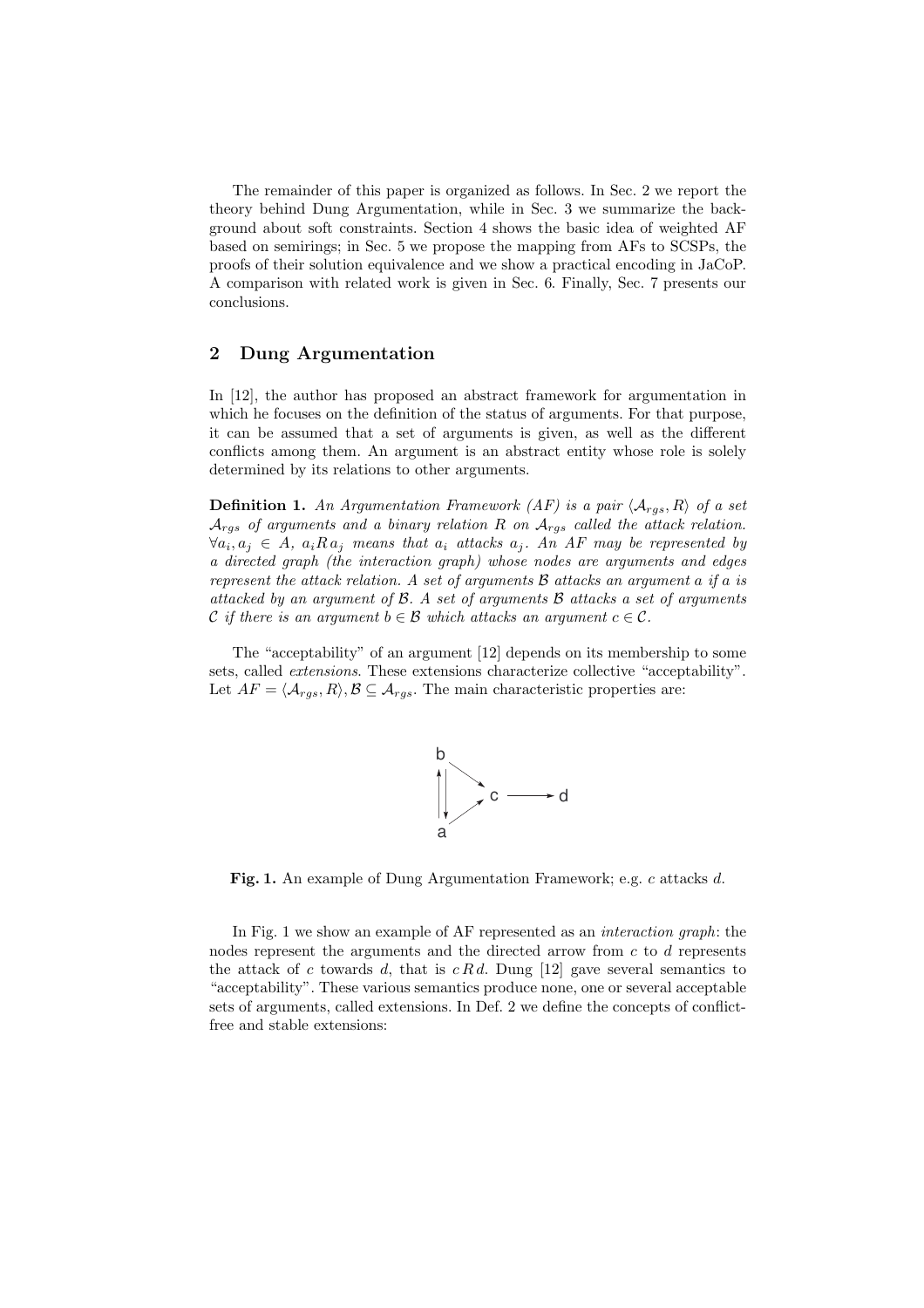**Definition 2.** A set  $\mathcal{B} \subseteq \mathcal{A}_{rgs}$  is conflict-free iff it does not exist two arguments a and b in B such that a attacks b. A conflict-free set  $\mathcal{B} \subseteq \mathcal{A}_{rgs}$  is a stable extension iff for each argument which is not in B, there exists an argument in B that attacks it.

The other semantics for "acceptability" rely upon the concept of defense:

**Definition 3.** An argument b is defended by a set  $\mathcal{B} \subseteq \mathcal{A}_{rgs}$  (or  $\mathcal{B}$  defends b) iff for any argument  $a \in \mathcal{A}_{rgs}$ , if a attacks b then  $\mathcal B$  attacks a.

An admissible set of arguments according to Dung must be a conflict-free set which defends all its elements. Formally:

**Definition 4.** A conflict-free set  $\mathcal{B} \subseteq \mathcal{A}_{\text{ras}}$  is admissible iff each argument in  $\mathcal{B}$ is defended by B.

Besides the stable semantics, three semantics refining admissibility have been introduced by Dung [12]:

**Definition 5.** A preferred extension is a maximal (w.r.t. cardinality) admissible subset of  $A_{ras}$ . An admissible  $\mathcal{B} \subseteq A_{ras}$  is a complete extension iff each argument which is defended by  $\beta$  is in  $\beta$ . The least (w.r.t. cardinality) complete extension is the grounded extension.

A stable extension is also a preferred extension and a preferred extension is also a complete extension. Stable, preferred and complete semantics admit multiple extensions whereas the grounded semantics ascribes a single extension to a given argument system.

Notice that deciding if a set is a stable extension or an admissible set can be computed in polynomial time, but deciding if a set is a preferred extension is a CO-NP-complete problem [4].

#### 3 Soft Constraints

A c-semiring [7, 5] S (or simply semiring in the following) is a tuple  $\langle A, +, \times, \mathbf{0}, \mathbf{1} \rangle$ where A is a set with two special elements  $(0, 1 \in A)$  and with two operations  $+$  and  $\times$  that satisfy certain properties:  $+$  is defined over (possibly infinite) sets of elements of A and thus is commutative, associative, idempotent, it is closed and  $\bf{0}$  is its unit element and  $\bf{1}$  is its absorbing element;  $\times$  is closed, associative, commutative, distributes over  $+$ , 1 is its unit element, and 0 is its absorbing element (for the exhaustive definition, please refer to [7]). The  $+$ operation defines a partial order  $\leq_S$  over A such that  $a \leq_S b$  iff  $a + b = b$ ; we say that  $a \leq_S b$  if b represents a value better than a. Other properties related to the two operations are that + and  $\times$  are monotone on  $\leq_S$ , **0** is its minimum and 1 its maximum,  $\langle A, \leq_S \rangle$  is a complete lattice and + is its lub. Finally, if  $\times$  is idempotent, then + distributes over  $\times$ ,  $\langle A, \leq_S \rangle$  is a complete distributive lattice and  $\times$  its glb.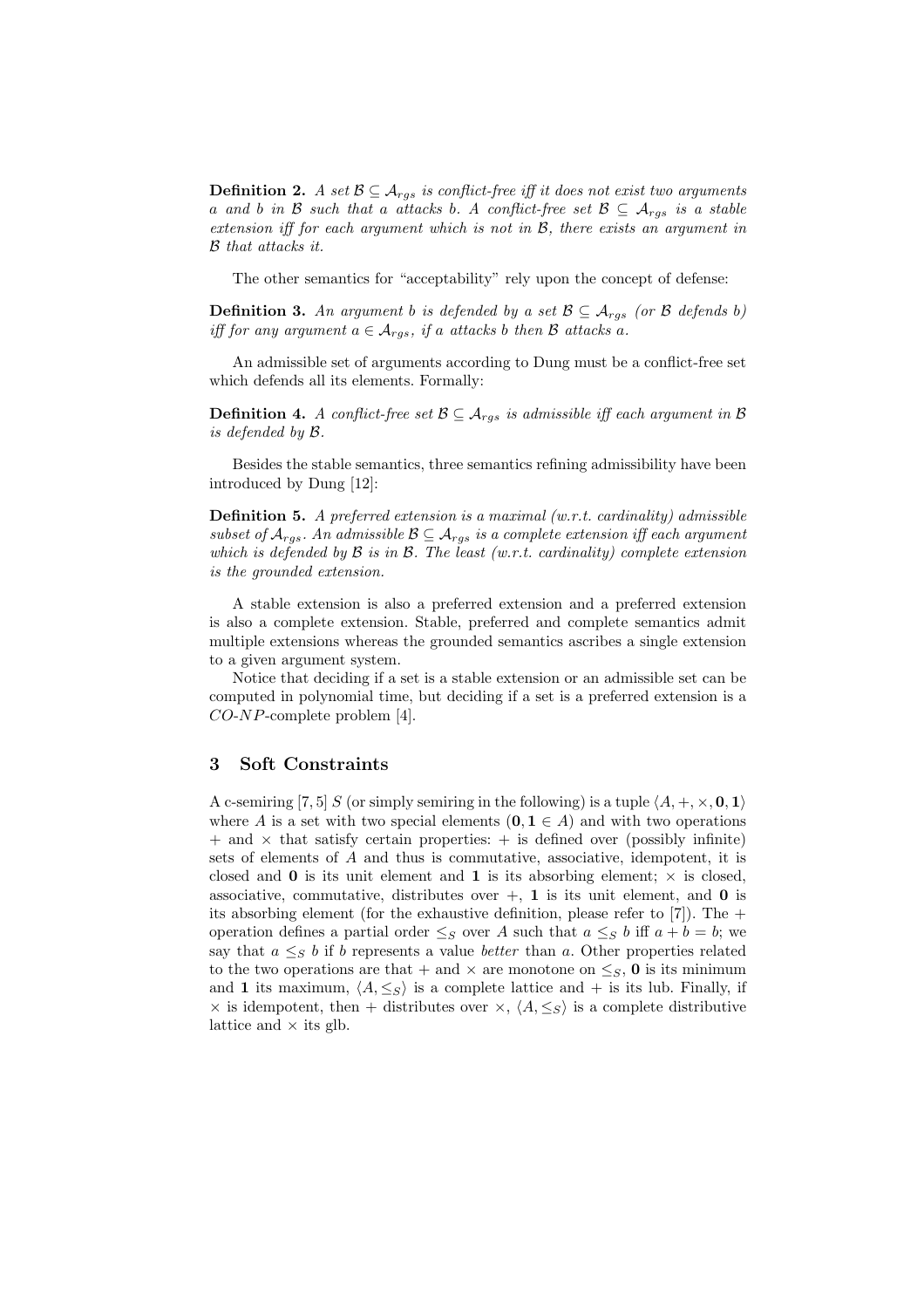A soft constraint [7, 5] may be seen as a constraint where each instantiation of its variables has an associated preference. Given  $S = \langle A, +, \times, \mathbf{0}, \mathbf{1} \rangle$  and an ordered set of variables  $V$  over a finite domain  $D$ , a soft constraint is a function which, given an assignment  $\eta: V \to D$  of the variables, returns a value of the semiring. Using this notation  $\mathcal{C} = \eta \to A$  is the set of all possible constraints that can be built starting from  $S, D$  and  $V$ . Any function in  $C$  involves all the variables in  $V$ , but we impose that it depends on the assignment of only a finite subset of them. So, for instance, a binary constraint  $c_{x,y}$  over variables x and y, is a function  $c_{x,y}: V \to D \to A$ , but it depends only on the assignment of variables  $\{x, y\} \subseteq V$  (the support of the constraint, or scope). Note that  $c\eta[v := d_1]$  means c $\eta'$  where  $\eta'$  is  $\eta$  modified with the assignment  $v := d_1$ . Note also that  $c\eta$  is the application of a constraint function  $c: V \to D \to A$  to a function  $\eta: V \to D$ ; what we obtain, is a semiring value  $c\eta = a$ .  $\bar{0}$  and  $\bar{1}$  respectively represent the constraint functions associating 0 and 1 to all assignments of domain values (i.e. the  $\bar{a}$  function returns the semiring value  $a$ ).

Given the set C, the combination function  $\otimes$  :  $\mathcal{C} \times \mathcal{C} \rightarrow \mathcal{C}$  is defined as  $(c_1 \otimes c_2)\eta = c_1\eta \times c_2\eta$  (see also [7, 5]). Informally, performing the  $\otimes$  or between two constraints means building a new constraint whose support involves all the variables of the original ones, and which associates with each tuple of domain values for such variables a semiring element which is obtained by multiplying the elements associated by the original constraints to the appropriate sub-tuples.

Given a constraint  $c \in \mathcal{C}$  and a variable  $v \in V$ , the projection [7, 5, 6] of c over  $V - \{v\}$ , written  $c \Downarrow_{(V \setminus \{v\})}$  is the constraint  $c'$  such that  $c'\eta = \sum_{d \in D} c\eta[v := d]$ . Informally, projecting means eliminating some variables from the support.

A SCSP [5] defined as  $P = \langle C, con \rangle$  (C is the set of constraints and con  $\subseteq V$ , i.e. a subset the problem variables). A problem P is  $\alpha$ -consistent if  $blevel(P) =$  $\alpha$  [5]; P is instead simply "consistent" iff there exists  $\alpha >_{S} 0$  such that P is  $\alpha$ consistent [5].  $P$  is inconsistent if it is not consistent. The best level of consistency notion defined as  $blevel(P) = Sol(P) \Downarrow_{\emptyset}$ , where  $Sol(P) = (\bigotimes C) \Downarrow_{con} [5]$ .



Fig. 2. A soft CSP based on a Weighted semiring.

A SCSP Example. Figure 2 shows a weighted CSP as a graph: the semiring used for this problem is the Weighted semiring, i.e.  $\langle \mathbb{R}^+, \min, \hat{+}, \infty, 0 \rangle$  ( $\hat{+}$  is the arithmetic plus operation). Variables and constraints are represented respectively by nodes and by undirected arcs (unary for  $c_1$  and  $c_3$ , and binary for  $c_2$ ), and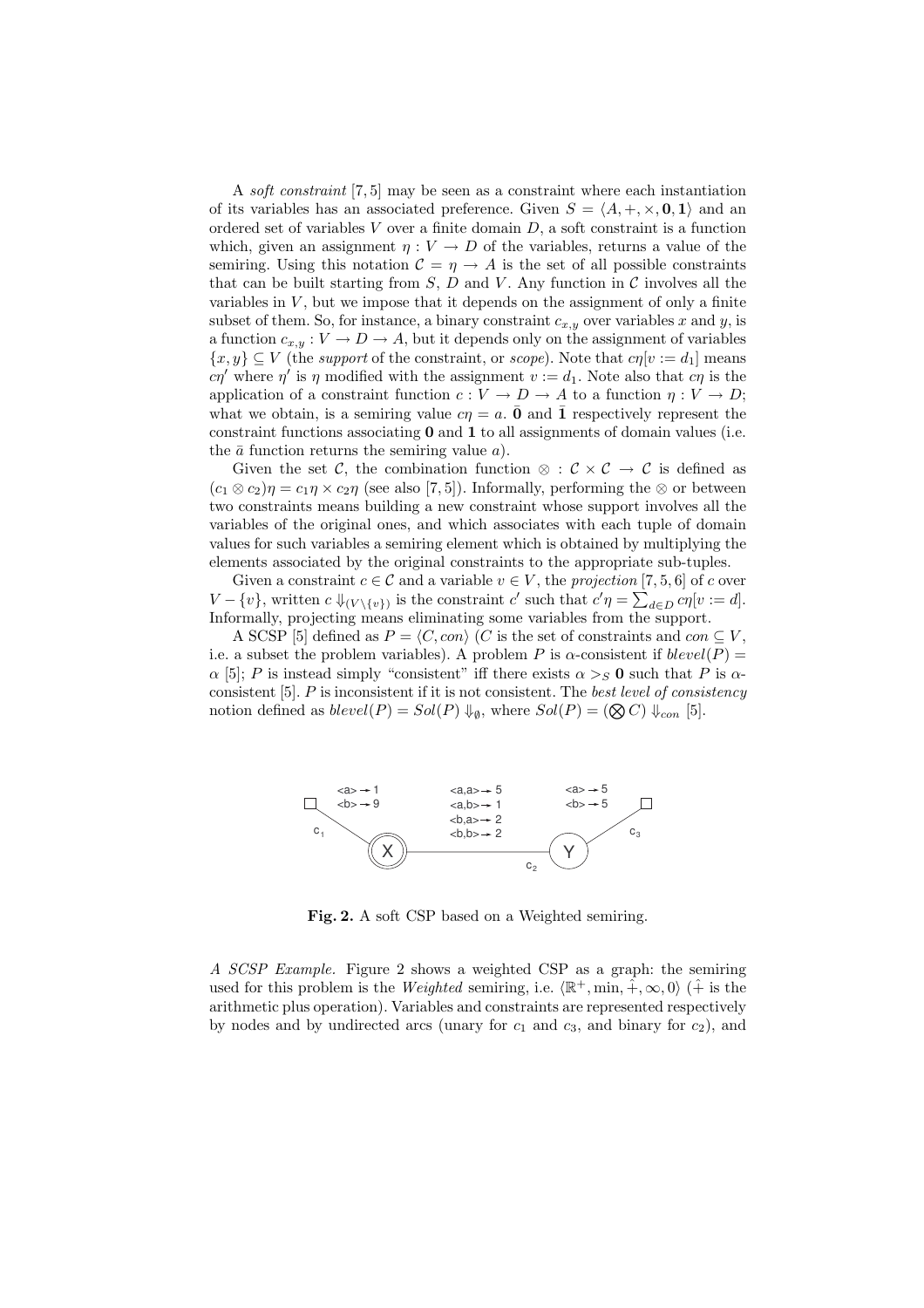semiring values are written to the right of each tuple. The variables of interest (that is the set  $con$ ) are represented with a double circle (i.e. variable X). Here we assume that the domain of the variables contains only elements  $a$  and  $b$ . For example, the solution of the weighted CSP of Fig. 2 associates a semiring element to every domain value of variable  $X$ . Such an element is obtained by first combining all the constraints together. For instance, for the tuple  $\langle a, a \rangle$  (that is,  $X = Y = a$ , we have to compute the sum of 1 (which is the value assigned to  $X = a$  in constraint  $c_1$ ), 5 (which is the value assigned to  $\langle X = a, Y = a \rangle$  in  $c_2$ ) and 5 (which is the value for  $Y = a$  in  $c_3$ ). Hence, the resulting value for this tuple is 11. We can do the same work for tuple  $\langle a, b \rangle \rightarrow 7, \langle b, a \rangle \rightarrow 16$  and  $\langle b, b \rangle \rightarrow 16$ . The obtained tuples are then projected over variable x, obtaining the solution  $\langle a \rangle \rightarrow 7$  and  $\langle b \rangle \rightarrow 16$ . The *blevel* for the example in Fig. 2 is 7 (related to the solution  $X = a, Y = b$ ).

# 4 Weighted Argumentation

Weighted argumentation systems [10, 13] extend Dung-style abstract argumentation systems by adding numeric weights to every node (or attack) in the attack graph, intuitively corresponding to the strength of the attack, or equivalently, how reluctant we would be to disregard it. To illustrate the need to extend the classical AF with preferences, we consider two individuals  $P$  and  $Q$  exchanging arguments  $A$  and  $B$  about the weather forecast (the example is taken from [23]):

**P:** Today will be dry in London since BBC forecast sunshine  $= A$ **Q:** Today will be wet in London since CNN forecast rain  $=$  B

A and B claim contradictory conclusions and so attack each other. Under Dung's preferred semantics, there are two different admissible extensions represented by the sets  $\{A\}$  and  $\{B\}$ , but neither argument is sceptically justified. One solution is to provide some means for preferring one argument to another in order to find a more informative answer, for example, the most trustworthy extension. For example, one might reason that  $A$  is preferred to  $B$  because the BBC are deemed more trustworthy than CNN. Suppose to have a fuzzy trust score associated with each argument, as shown in Fig. 3. This score, (between 0) and 1 that is between low and high trustworthiness) can be then used to prefer  ${A}$  with a score of 0.9 over  ${B}$  with a score of 0.7, i.e. forecast from BBC than from CCN.



Fig. 3. The  $CNN/BBC$  example with trust scores.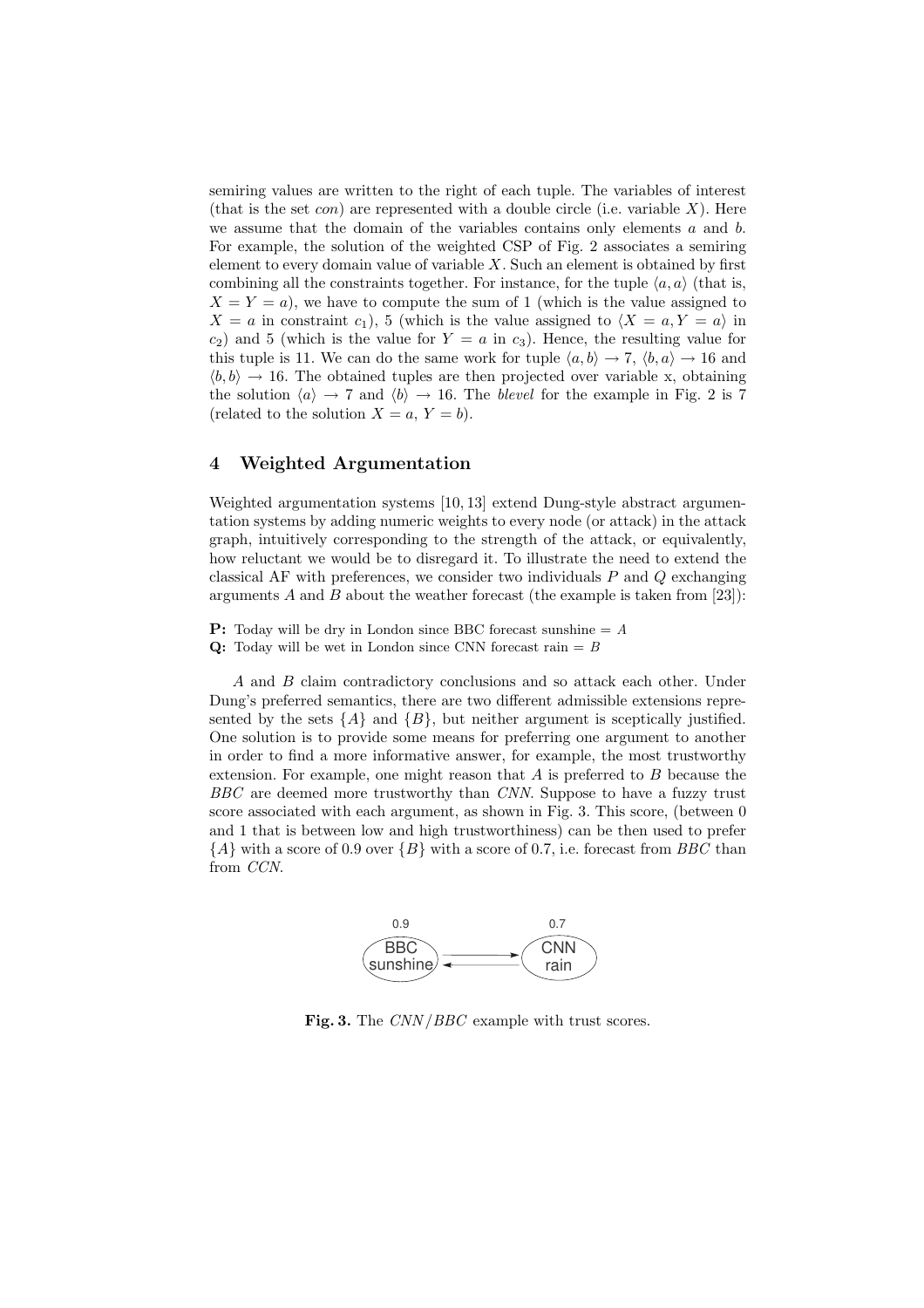In some works [17] the preference score is associated with the attack relationship instead of with the argument itself and, thus, it models the "strength" of the attack, e.g. a fuzzy attack. This model can be cast in ours by composing these strengths in a value representing the preference of the argument, as in Fig. 4, where the trustworthiness of argument CNN-rain can be computed as the mathematical mean (or in general a function  $\circ$ , as defined also in [9] for computing the trust of a group of individuals) of the values associated with the attack towards it, i.e.  $(0.9 + 0.5)$   $\langle 2 = 0.7$ . Computing a trust evaluation of a node by considering a function of the links ending in it is a well-known solution, e.g. the PageRank of Google [18]. By composing attack and support values, it is also possible to quantitatively study bipolar argumentation frameworks [1].



Fig. 4. A fuzzy Argumentation Framework with fuzzy scores modeling the attack strength.

Notice that in [23, 3, 2] the preference among arguments is given in a qualitative way, that is argument  $a$  is better than argument  $b$ , which is better than argument  $c$ ; in this section we study the problem from a quantitative point of view, with scores associated with arguments. We suggest the algebraic semiring structure (see Sec. 3) as a mean to parametrically represent and solve all the "weighted" AFs presented in literature (see Sec. 6), i.e. to represent the scores; in the following we provide some examples on how semirings fulfil these different tasks.

An argument can be seen as a chain of possible events that makes the hypothesis true. The credibility of a hypothesis can then be measured by the total probability that it is supported by arguments. The proper semiring to solve this problem consists in the *Probabilistic* semiring [5]:  $\langle [0..1], \max, \hat{\times}, 0, 1 \rangle$ , where the arithmetic multiplication (i.e.  $\hat{x}$ ) is used to compose the probability values together.

The Fuzzy Argumentation [27] approach enriches the expressive power of the classical argumentation model by allowing to represent the relative strength of the attack relationships between arguments, as well as the degree to which arguments are accepted. In this case, the Fuzzy semiring  $\langle [0..1], min, max, 0, 1 \rangle$ can be used.

In addition, the Weighted semiring  $\langle \mathbb{R}^+, min, \hat{+}, 0, 1 \rangle$ , where  $\hat{+}$  is the arithmetic plus, can model the (e.g. money) cost of the attack: for example, during an electoral campaign, a candidate could be interested in how many efforts or resources he should spend to counteract an argument of the opposing party.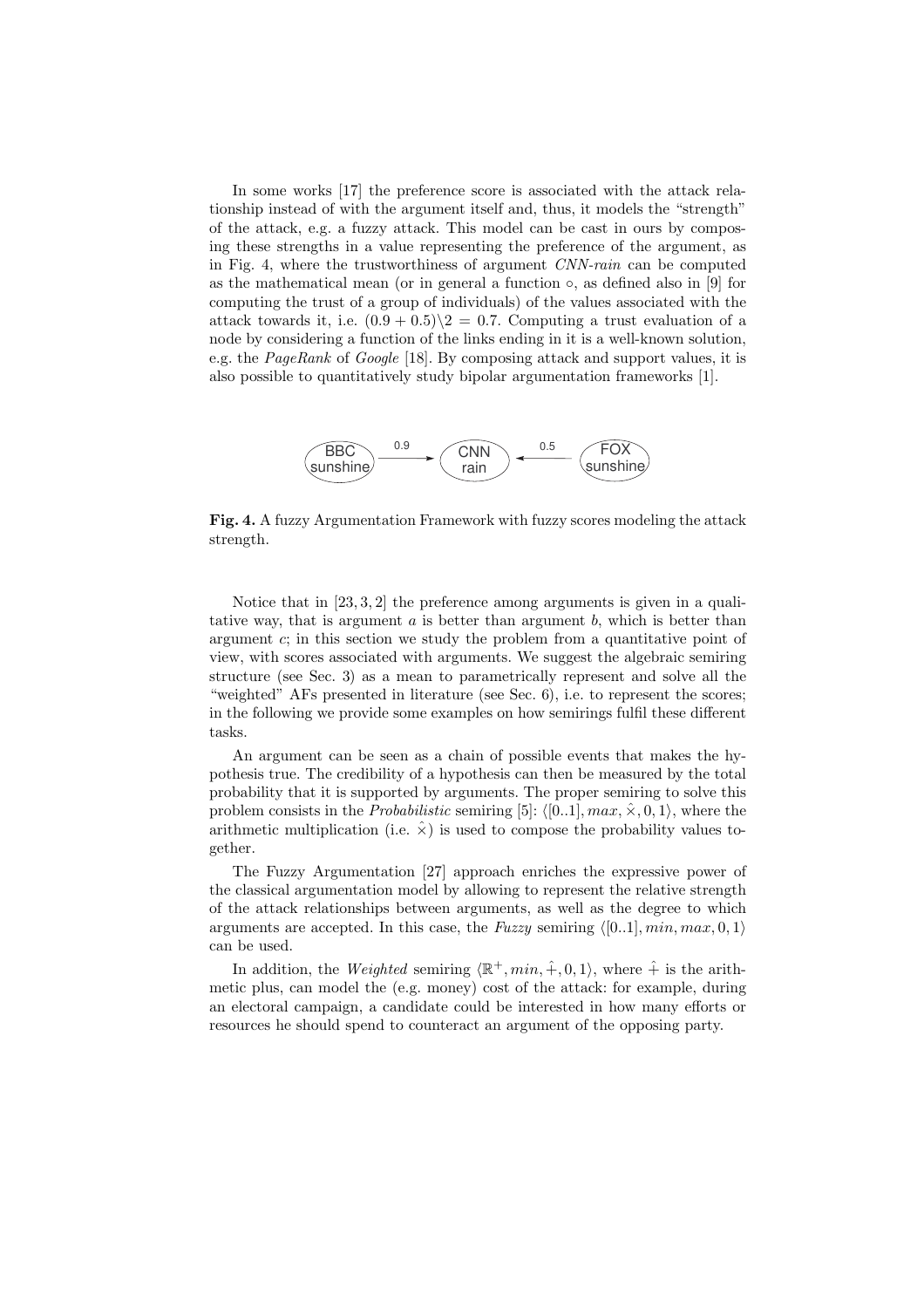At last, with the *Boolean* semiring  $\{true, false\}, \vee, \wedge, false, true\}$  we can cast the classic AFs originally defined by Dung [12] in the same semiring-based framework.

Moreover, notice that the cartesian product of two semirings is still a semiring [7, 5], and this can be fruitfully used to describe multi-criteria constraint satisfaction and optimization problems. For example, we can have both a probability and a fuzzy score given by a couple  $\langle t, f \rangle$ ; we can optimize both costs at the same time.

We can extend the definitions provided in Sec. 3 in order to express all these weights of the attack relations with a semiring based environment. The following definitions model the semiring-based problem.

**Definition 6.** A semiring-based Argumentation Framework  $(AF_S)$  is a quadruple  $\langle \mathcal{A}_{rgs}, R, W, S \rangle$  of a semiring  $S = \langle A, +, \times, \mathbf{0}, \mathbf{1} \rangle$ , a set  $\mathcal{A}_{rgs}$  of arguments, the attack binary relation R on  $A_{rgs}$ , and a unary function  $W : A_{rgs} \longrightarrow A$ called the weight function.  $\forall a \in \mathcal{A}_{ras}$ ,  $W(a) = s$  means that a has a preference level  $s \in A$ .

Therefore, the weight function  $W$  associates each argument with a semiring value  $(s \in A)$  that represents the preference expressed for that argument in terms of cost, fuzziness and so on. For example, using the Fuzzy semiring  $\langle [0..1], min, max, 0, 1 \rangle$  semiring for the problem represented in Fig. 3 allows us to state that the admissible extension  ${A}$  (with a score of 0.9) is better than the other admissible extension  ${B}$  (with a s.core of 0.7) since  $0.9 > 0.7$ . Therefore, with an  $AF_S$  our goal is to find the extensions proposed by Dung (e.g. the admissible extensions), but with an associated preference value. Therefore, soft constraints can be used to solve these problems while considering also the best solution(s) (according to the notion of blevel, and to cut the solutions with a preference below a threshold  $\alpha$ .

Example 1. Concerning the interaction graph in Fig. 5, it represents the Weighted  $AF_S W = (\mathcal{A}_{rgs}, R)$  with  $S = \langle \mathbb{R}^+, \min, \hat{+}, \infty, 0 \rangle$  and  $\mathcal{A}_{rgs} = \{a, b, c, d, e\},$  $R(a, b) = 0.7, R(c, b) = 0.8, R(c, d) = 0.9, R(d, c) = 0.8, R(d, e) = 0.5, R(e, e) =$ 0.6 and  $W(a) = 7, W(b) = 20, W(c) = 6, W(d) = 10, W(e) = 12$ . Notice that e attacks itself, that is in contrast with itself, e.g. "We have sunshine and it's raining" (it may be possible).

# 5 Mapping AFs to SCSPs

Our second result is a mapping from AF (and  $AF<sub>S</sub>$ ) to (S)CSPs. Given an  $AF_S = \langle A_{rgs}, R, W, S \rangle$ , we define a variable for each argument  $a_i \in A_{rgs}$ , i.e.  $V = \{a_1, a_2, \ldots, a_n\}$  and each of these argument can be taken or not, i.e. the domain of each variable is  $D = \{1, 0\}$ , and if it is taken, a cost in the semiring can be assigned, mapping the level of preference of this argument.

To represent the quantitative preference over arguments, in this mapping we need only unary soft constraints on each variable, while the other constraints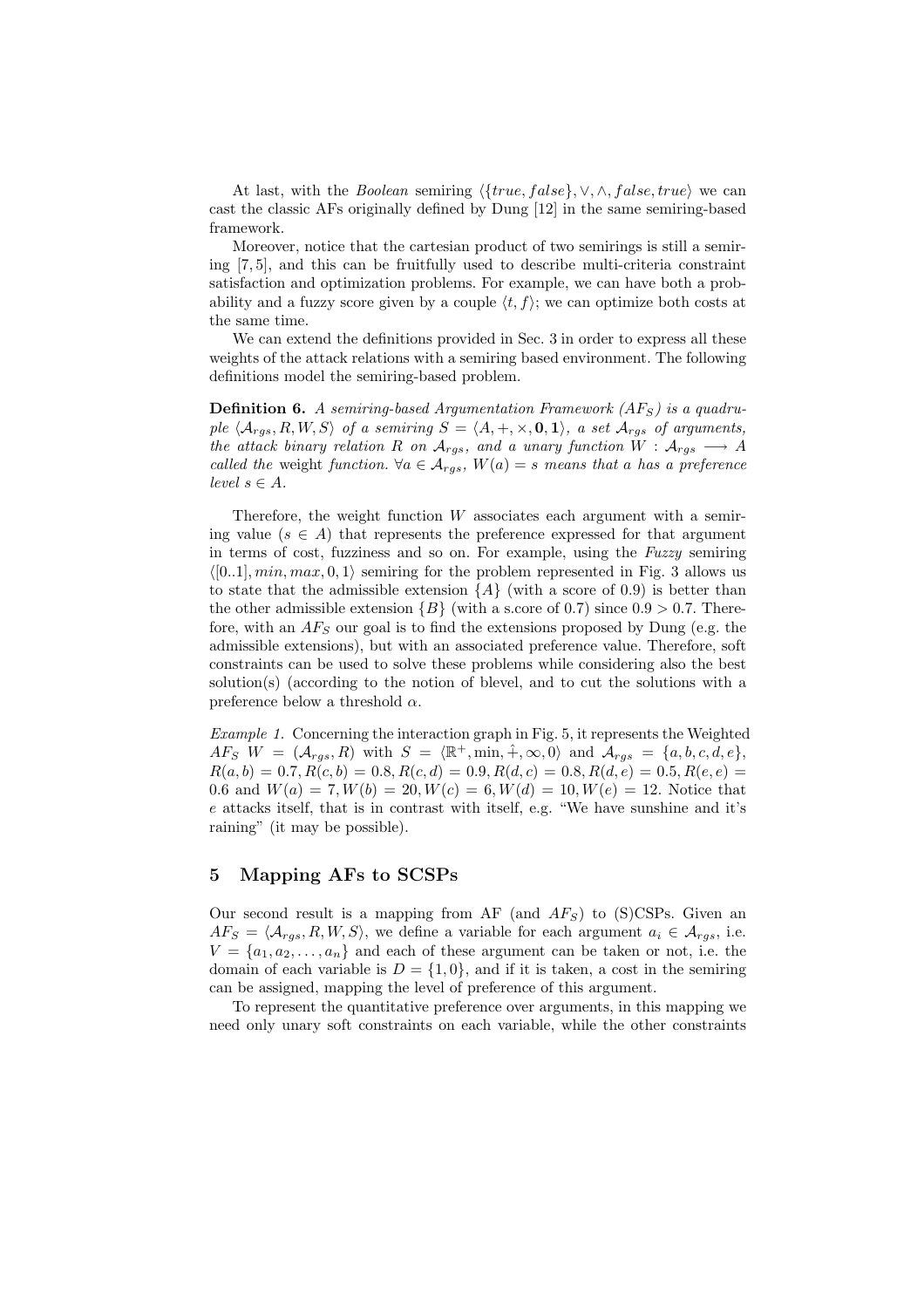

Fig. 5. An example of a weighted interaction graph.

modeling, for example, the conflict-free relationship (see Sec. 2) are crisp even if represented in the soft framework. We plan to extend also these constraints to properly-said soft ones as suggested in Sec. 7. In the following explanation, notice that b attacks a meas that b is a parent of a in the interaction graph, and c attacks b attacks a means that c is a grandparent of a. To compute the (weighted) extensions of Dung we need to define specific sets of constraints:

- 1. Preference constraints. The weight function  $W(a_i) = s (s \in A)$  of an  $AF_S$ can be modeled with the unary constraints  $c_{a_i}(a_i = 1) = s$ , otherwise, when  $a_i$  is assigned to 0), the argument is not taken in the considered extension an so its cost must not be computed.
- 2. Conflict-free constraints. Since we want to find the conflict-free sets, if  $R(a_i, a_j)$  is in the graph we need to prevent the solution to include both  $a_i$  and  $a_j$  in the considered extension:  $c_{a_i,a_j}(a_i = 1, a_j = 1) = 0$ . For the other possible assignment of the variables  $((a = 0, b = 1)(a = 1, b = 0)$  and  $(a = 0, b = 0)$ ,  $c_{a_i, a_j} = 1$ , since these assignments are permitted: in these cases we are choosing only one argument between the two (or none of the two) and thus, we have no conflict.
- 3. Admissible constraints. For the admissibility, we need that, if child argument  $a_i$  has a parent node  $a_f$  but  $a_i$  has no grandparent node  $a_g$  (parent of  $a<sub>f</sub>$ ), then we must avoid to take  $a<sub>i</sub>$  in the extension because it is attacked and cannot be defended by any ancestor: expressed with a unary constraint,  $c_{a_i}(a_i=1)=\mathbf{0}.$

Moreover, if  $a_i$  has several grandparents  $a_{g1}, a_{g2}, \ldots, a_{gk}$  and only one parents  $a_f$  (child of  $a_{g1}, a_{g2}, \ldots, a_{gk}$ ), we need to add a  $k + 1$ -ary constraint  $c_{a_i,a_{q1},...,a_{qk}}(a_i = 1, a_{q1} = 0,..., a_{qk} = 0) = \mathbf{0}$ . The explanation is that at least a a grandparent must be taken in the admissible set, in order to defend  $a_i$  from one of his parents  $a_f$ . Notice that, if a node is not attacked (i.e. he has no parents), he can be taken or not in the admissible set.

4. **Complete constraints.** To compute a complete extension  $\mathcal{B}$ , we need that each argument  $a_i$  which is defended by  $\beta$  is in  $\beta$  (see Sec. 2). This can be enforced by imposing that for each  $a_i$  taken in the extension, also all its  $a_{s1}, a_{s2}, \ldots, a_{sk}$  grandsons must be taken in the extension, i.e.  $c_{a_i, a_{s1}, \ldots, a_{sk}} (a_i =$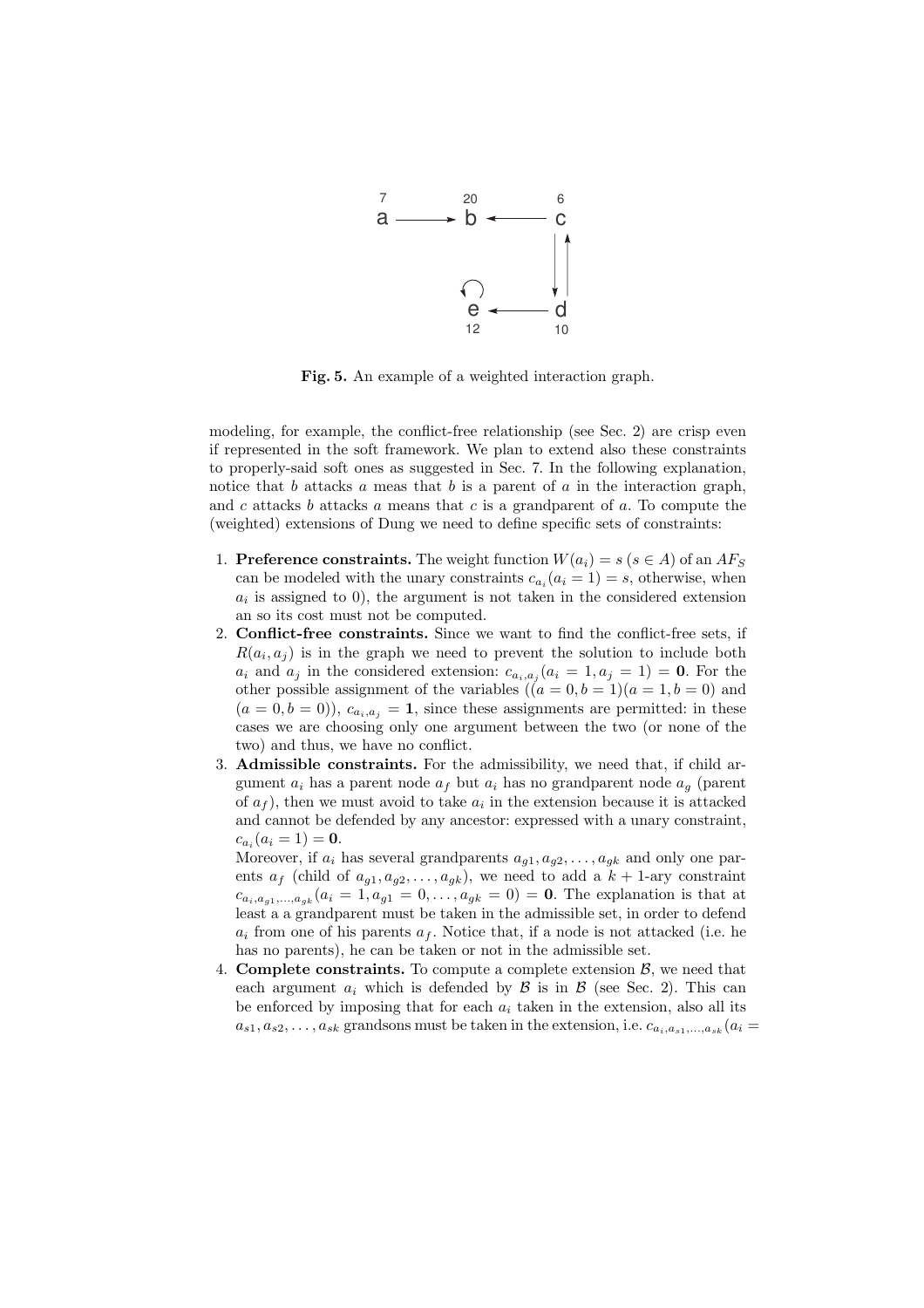$1, a_{s1} = 1, \ldots, a_{sk} = 1$  = 1 and also if  $a_i = 0$  this constraint is satisfied; 0 otherwise.

5. Stable constraints. If we have a child node  $a_i$  with multiple parents  $a_{f1}, a_{f2}, \ldots, a_{fk}$ , we need to add the constraint  $c_{a_i, a_{f1}, \ldots, a_{fk}} (a_i = 0, a_{f1} = 0)$  $(0, \ldots, a_{fk} = 0) = 0$ . In words, if a node is not taken in the extension (i.e.  $a_i = 0$ , then it must be attacked by at least one of the taken nodes, that is at least a parent of  $a_i$  needs to be taken in the stable extension (that is,  $a_{f_i} = 1$ .

Moreover, if a node  $a_i$  has no parent in the graph, it has to be included in the stable extension (notice  $a_i$  cannot be attacked by nodes inside the extension, since he has no parent). The corresponding unary constraint is  $c_{a_i}(a_i = 0) = 0.$ 

Notice that by using the Boolean semiring, also the class of preference constraints becomes crisp and we can consequently model classical Dung AFs, that is not weighted frameworks. The following proposition states the equivalence between solving an  $AF_S$  and its related SCSP.

**Proposition 1 (Solution equivalence).** Given an  $AF_S = \langle A_{rqs}, R, W, S \rangle$  and  $S = \langle A, +, \times, \mathbf{0}, \mathbf{1} \rangle$ , the solutions of the related SCSP obtained with the mapping corresponds to find over  $AF<sub>S</sub>$  the best(according to +)

- conflict-fee extensions by using preference and conflict-free constraint classes.
- admissible extensions by using preference, conflict-free and admissible constraint classes.
- complete extensions by using preference, conflict-free and admissible constraint classes.
- stable extensions by using preference, conflict and stable constraint classes.

By using the Boolean semiring the solutions of the  $(S)CSP$  respectively correspond to all the classical admissible, complete and stable extensions of Dung [12].

Moreover, to find the preferred extension (see Sec. 2) we simply need to find all the maximal (w.r.t. set inclusion) admissible extensions of  $A_{rqs}$ , that is to find all the admissible sets (using the first three classes of constraints) and then returning only those subsets with the highest number of variables assigned to 1. Similar considerations hold for the grounded extension (see Sec. 2), that is we need to find all the complete extensions (the first four classes of constraints) and then to return only those subsets with the lowest number of variables assigned to  $1<sup>4</sup>$ .

As suggested in Sec. 4, an  $AF_S$  can be represented as a weighted interaction graph as in Fig. 5, where we instead suppose to use a Weighted semiring, i.e.  $\langle \mathbb{R}^+, \min, \hat{+}, \infty, 0 \rangle$ , e.g. the argument a has received 7 negative comments. The goal in this case is to choose the extensions of Dung and to minimize the sum of the negative comments at the same time.

<sup>&</sup>lt;sup>4</sup> Different interpretations of grounded/preferred extensions can be given by considering their cost instead of their the cardinality.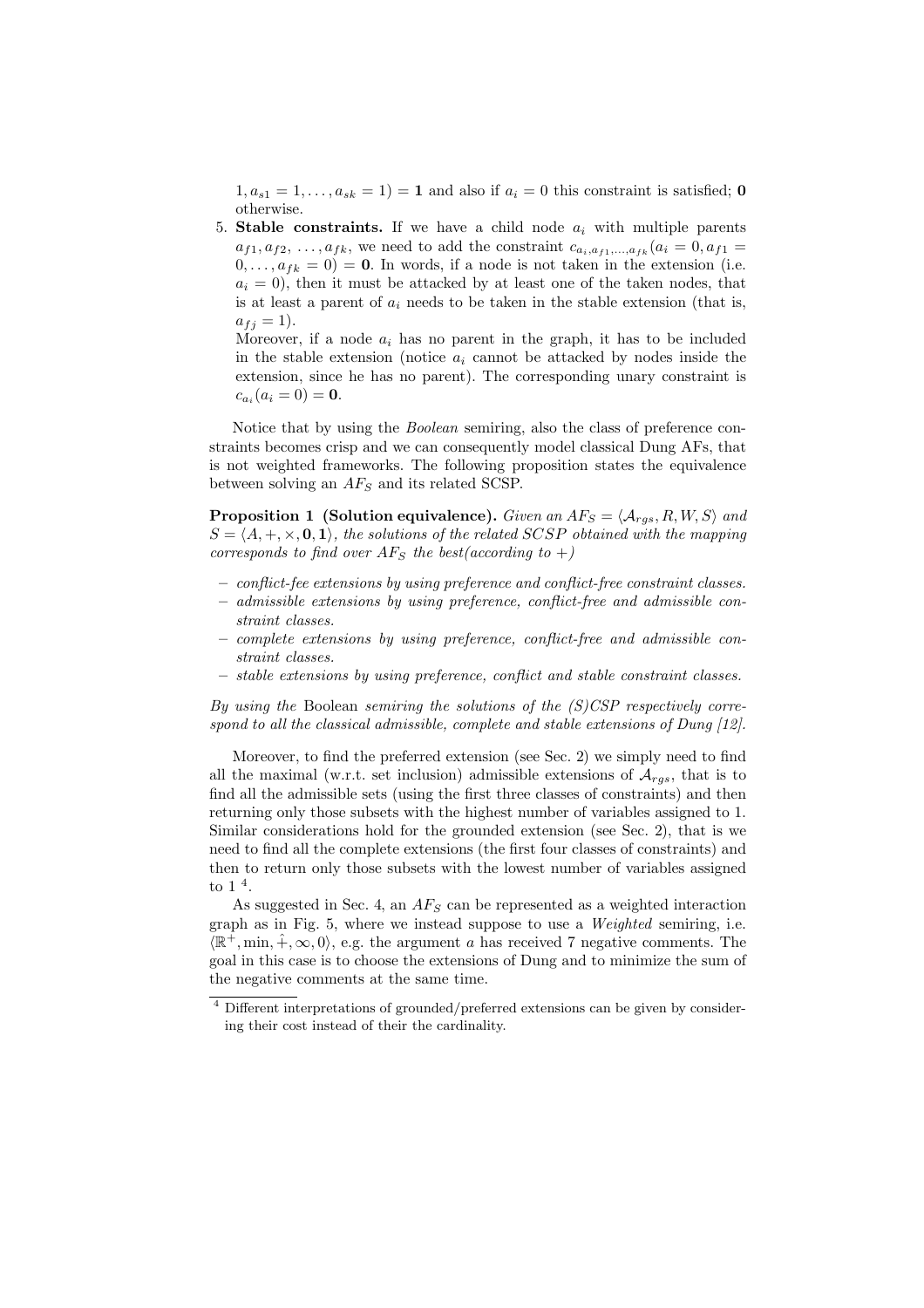Notice that the presented soft constraint framework can be easily used to solve argumentation problems with additional constraints, as proposed in [11] only for boolean constraints. We can find further requirements on the sets of arguments which are expected as extensions, like "extensions must contain argument a when they contain b" or "extensions must not contain one of c or  $d$ when they contain  $a$  but do not contain  $b$ ".

### Solving with JaCoP

The Java Constraint Programming solver [22], JaCoP in short, is a Java library, which provides Java user with Finite Domain Constraint Programming paradigm. It provides different type of constraints: most commonly used primitive constraints, such as arithmetical constraints, equalities and inequalities, logical, reified and conditional constraints, combinatorial (global) constraints. The last version of JaCoP proposes many features, such as pruning events, multiple constraint queues, special data structures to handle efficiently backtracking, iterative constraint processing, and many more [22]. Moreover, it can run also large examples, e.g. ca. 180000 constraints.

| // Defining the Variables of the SCSP<br>$v[0]$ = new BooleanVariable(store, "a");<br>$v[1]$ = new BooleanVariable(store, "b");<br>$v[2]$ = new BooleanVariable(store, "c");<br>$v[3]$ = new BooleanVariable(store, "d");<br>$v[4]$ = new BooleanVariable(store, "e");     |                                                           |
|----------------------------------------------------------------------------------------------------------------------------------------------------------------------------------------------------------------------------------------------------------------------------|-----------------------------------------------------------|
| // conflict-free constraints<br>public static void imposeConstraintConflictFree(Store store, BooleanVariable[] v) {<br>store.impose(new ExtensionalConflictVA(new BooleanVariable[]{v[0], v[1]},                                                                           | new $int[$ [[{{1, 1}}});                                  |
| store.impose(new ExtensionalConflictVA(new BooleanVariable[]{v[2], v[1]},                                                                                                                                                                                                  | $new int[$ [[ $(1, 1)$ ]);                                |
| store.impose(new ExtensionalConflictVA(new BooleanVariable[]{v[2], v[3]},                                                                                                                                                                                                  | $new int[111(1, 1)]$ );                                   |
| store.impose(new ExtensionalConflictVA(new BooleanVariable[]{v[3], v[2]},                                                                                                                                                                                                  |                                                           |
| store.impose(new ExtensionalConflictVA(new BooleanVariable[]{v[3], v[4]},                                                                                                                                                                                                  | new int[][]{{1, 1}}));                                    |
| store.impose(new ExtensionalConflictVA(new BooleanVariable[]{v[4], v[4]},                                                                                                                                                                                                  | new $int[$ [[{{1, 1}}});<br>new int[][] $\{(1, 1)\})$ ; } |
| // stable constraints<br>public static void imposeConstraintStableExtensions(Store store, BooleanVariable[] v) {<br>store.impose(new ExtensionalConflictVA(new BooleanVariable[]{v[0]},<br>store.impose(new ExtensionalConflictVA(new BooleanVariable[]{v[0], v[2], v[1]}, | $new int[$ [ $(0)$ });                                    |
| store.impose(new ExtensionalConflictVA(new BooleanVariable[]{v[2], v[3]},                                                                                                                                                                                                  | new int[][]{{0, 0, 0}}));<br>new int[][]{{0, 0}}));       |
| store.impose(new ExtensionalConflictVA(new BooleanVariable[]{v[3], v[4]},                                                                                                                                                                                                  | new int[][] $\{(0, 0)\})$ ; }                             |

Fig. 6. The constraint in JaCoP for the mapping of Fig. 5.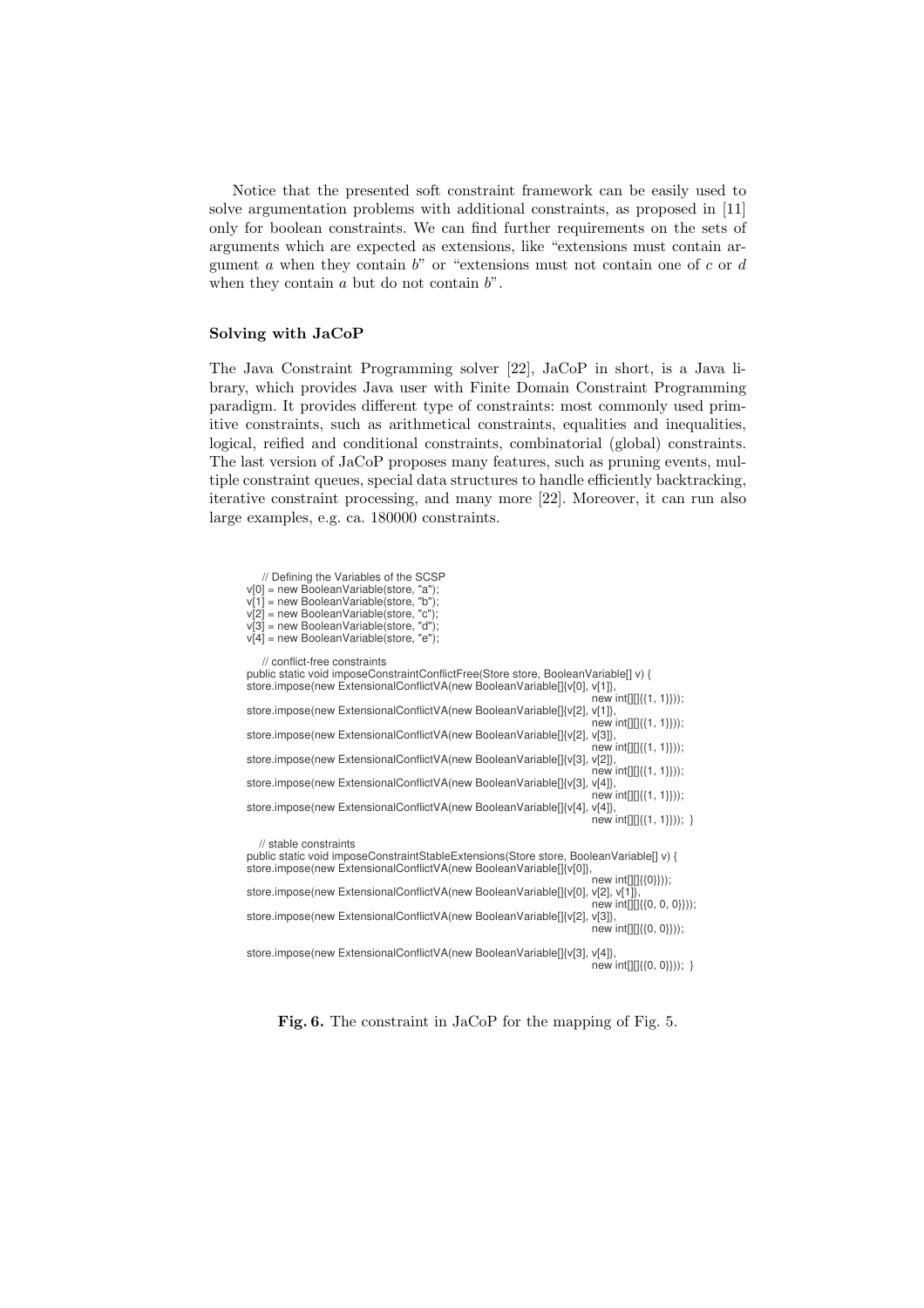In Fig. 6 we show the definition in JaCoP of all the conflict-free and stable constraints used to solve the  $AF_S$  example in Fig. 5. The full description of the code can be found in [8]. Considering for example the first conflict-free constraint in Fig. 5,  $v[0], v[1]$ , means that the constraint is between a and b and  $(1, 1)$  that the the constraint is not satisfied if both variables are taken in the set.

Considering the example in Fig. 5 the admissible sets are:  $\{a\}$ ,  $\{c\}$ ,  $\{d\}$ ,  $\{a, c\}$ ,  ${a, d}$ . Dung's semantics induce the following acceptable sets: one stable extension  $\{a, d\}$ , two preferred extensions  $PE_1 = \{a, c\}$ ,  $PE_2 = \{a, d\}$ , three complete extensions  $CE_1 = \{a, c\}, CE_2 = \{a, d\}, CE_3 = \{a\}$  and the grounded extension  $\equiv \{a\}$ . With our quantitative interpretation of AFs with preferences and considering the Fuzzy semiring  $\langle \mathbb{R}^+, \min, \hat{+}, \infty, 0 \rangle$ , we can prefer  $PE_1$  over  $PE_2$  $(W(a) + W(c)) = 13$ ,  $W(a) + W(d) = 17$  and  $CE_3$  over  $CE_1$  and  $CE_2$ , since  $W(a) = 7$ . All these best solutions are obtained by using JaCoP.

# 6 Related Work

In [27], the authors have developed the notion of fuzzy unification and incorporated it into a novel fuzzy argumentation framework for extended logic programming: the attacks are associated to a fuzzy strength value, i.e. a V -attack. As well, a V-argument A is V-acceptable w.r.t. the set Args of V-arguments if each argument V-attacked  $A$  is V-attacked by an argument in  $Arqs$ .

In [3], AFs have been also extended to Value Based Argumentation Frame*works* ( $VAF$ ) where V is a generic nonempty set of values and  $Val$  is a function which maps from elements of  $Args$  to elements of  $V$ .

The work in [2] concerns the "acceptability" of arguments in preferencebased argumentation frameworks. Preferences are represented with a preordering relationships (partial or total) that resembles the ordering defined by the + operator of semirings (see Sec. 3).

Probabilistic Argumentation [16, 20]. This theory is an alternative approach for non-monotonic reasoning under uncertainty. It allows to judge open questions (hypotheses) about the unknown or future world in the light of the given knowledge. From a qualitative point of view, the problem is to derive arguments in favor and against the hypothesis of interest.

In [23] the author has extended Dung's theory of argumentation to integrate metalevel argumentation about preferences. Dung's level of abstraction is preserved, so that arguments expressing preferences are distinguished by being the source of a second attack relation that abstractly characterizes application of preferences by attacking attacks between the arguments that are the subject of the preference claims.

A close work is represented by [14]: there the authors introduce and investigate a natural extension of Dungs well known model of argument systems in which attacks are associated with a weight, indicating the relative strength of the attack. A key concept in that framework is the notion of an inconsistency budget, which characterizes how much inconsistency we are prepared to tolerate: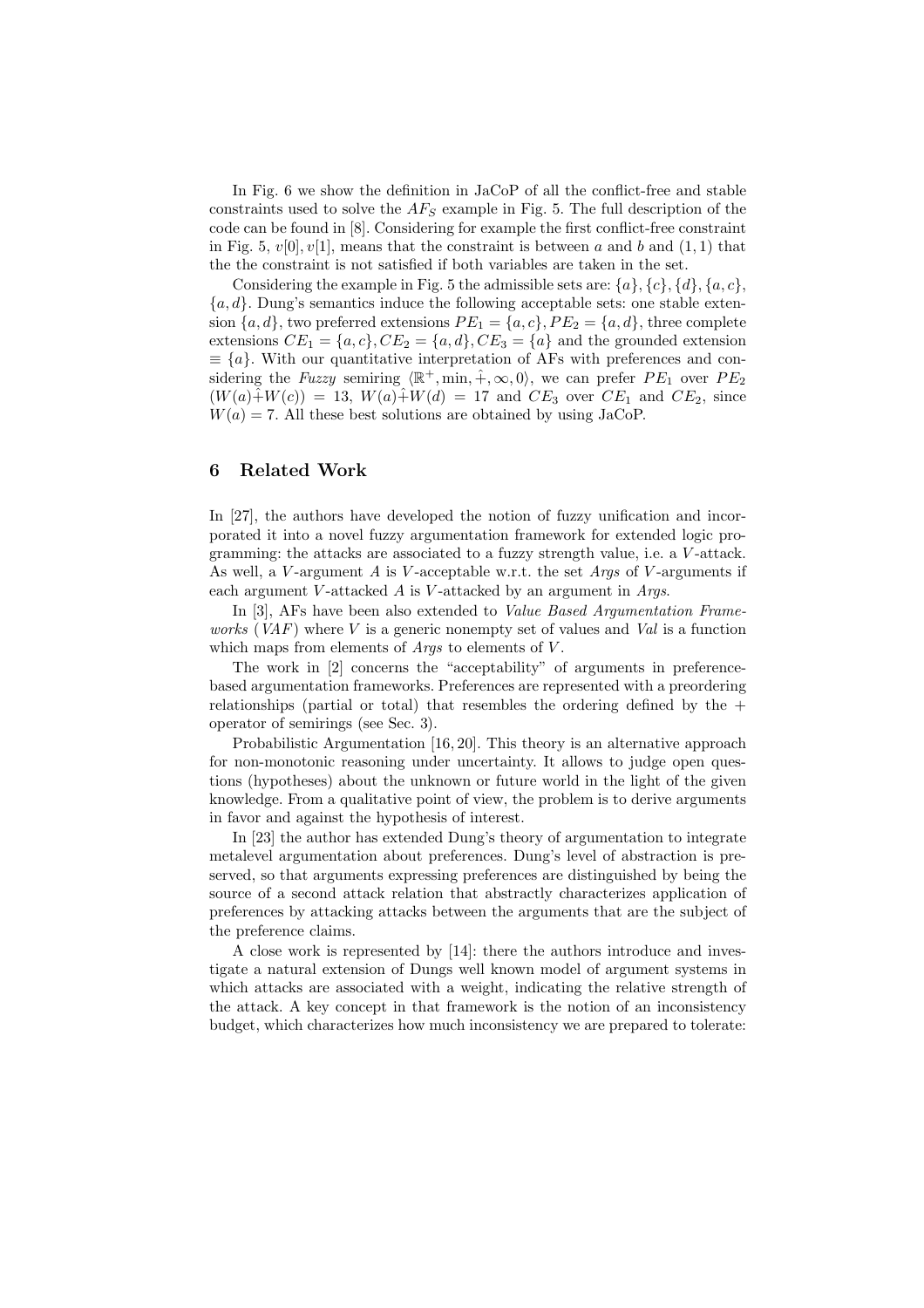given an inconsistency budget  $\beta$ , we would be prepared to disregard attacks up to a total cost of  $\beta$ .

Comparison. The framework proposed in this paper is able to solve all the above reported AFs (including the classical Dung framework [12]), both from the qualitative and (main novelty) quantitative point of view. Since in this paper we mainly propose a solving framework, we compare it with other related works.

In [14] weights are associated with attacks instead of arguments, as in our proposal. Moreover, no solving mechanism is proposed to solve the problems presented in the paper, even if their solution is proved to be difficult in the paper (e.g. NP-Complete). Moreover, in [14] the combination of the weights and the preference of the solution correspond to our Weighted semiring, while other possibilities are not considered.

In [19] crisp constraint have been used to model argumentation as constraint propagation in Distributed Constraint Satisfaction Problem (DSCP). Different agents represent the distributed points in the problem. The paper shows the appropriateness of constraints in solving large-scale argumentation systems. However, it seems to only solve classical problems, (i.e. no qualitative or quantitative extensions).

The are some frameworks based on Logic Programming-like languages. For example, the system ASPARTIX [15] is a tool for computing acceptable extensions for a broad range of formalizations of Dung's argumentation framework and generalizations thereof, e.g. value-based AFs [3] or preference-based [2]. AS-PARTIX relies on a fixed disjunctive datalog program which takes an instance of an argumentation framework as input, and uses the answer-set solver DLV for computing the type of extension specified by the user. However, ASPARTIX does not solve any quantitative argumentation case, as well as other Answer Set Programming systems [25].

In [10] the authors solve over-constrained weighted AF problems, where weights are associated with arcs and represent the cost of the attack between two arguments. to relax the notion of conflict-free extensions to α-conflict-free ones (and also for hte other extensions of Dung), in order to include in the same set also attacking arguments, whose attack costs are not worse than a threshold α.

### 7 Conclusions and Future Work

In the paper we have revised the notions provided by Dung [12] in order to associate the argument preference with a weight (taken from a semiring structure) that represents the "goodness" of the argument in terms of cost, fuzziness, probability or else. Further on, we have suggested the Dung's semantics in their soft version. Moreover, we have presented a mapping from SCSPs to AFs and solved the obtained SCSP with JaCoP, a Java Constraint Programming solver, thus finding the solution of the related AF. We have proposed an unifying computational framework with strong mathematical foundations and solving techniques,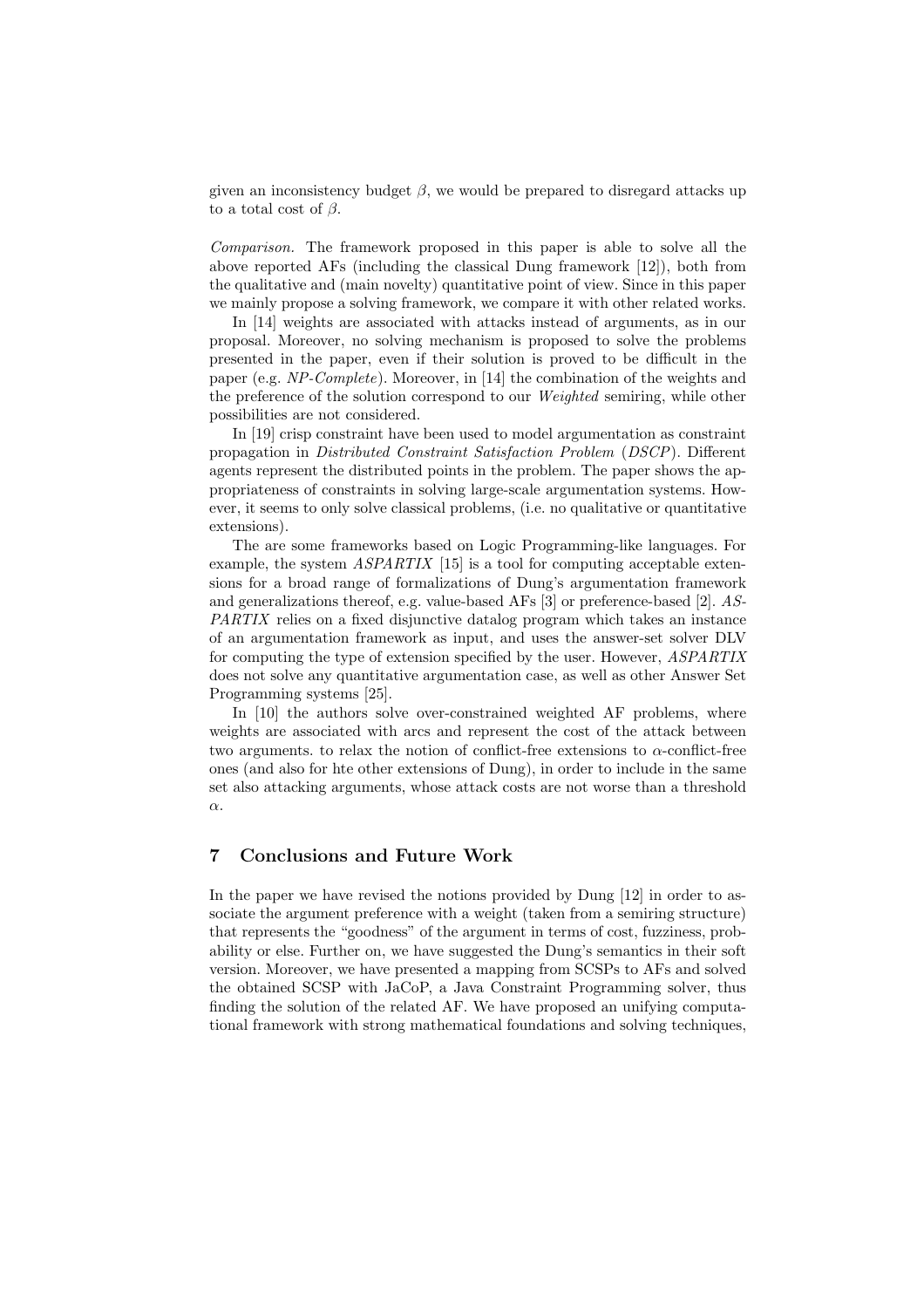where by only parametrically changing the semiring we can deal with different weighted (or not) AFs. By having a uniform framework, it may be possible to see more clearly the relationships between different proposals. It may also offer the possibility to identify new results concerning classes of these proposals.

The user only needs to state the problem, while the underlying machinery is able to efficiently satisfy the constraints. Constraint solving techniques prove to be able to deal with large scale problems [19], even if the treated problems are difficult: for example, deciding if a set is a preferred extension is a CO-NP-complete problem [4]. Practical applications may consist, for example, in automatically study Discussion Fora where arguments are rated by users.

In the future, we would like to cluster arguments according to their (for example) coherence, still using soft constraints as the framework to obtain the solution. This can be useful to check the discrepancies/likeness during a negotiation process, inside different interviews to the same political candidate or during discussions in general. As an example, "We do not want immigrants with the right to vote" is clearly closer to "Immigration must be stopped", than to "We need a multicultural and open society in order to enrich the life of everyone and boost our economy", and should belong to the same cluster.

At last, we want to generate a small-world network, for example with the Java Universal Network/Graph Framework (JUNG) [26] in order to test automatically give an interaction graph as input and test the related performance.

#### Acknowledgements

We would like to thank Massimiliano Giacomin for the important suggestions.

### References

- 1. L. Amgoud, C. C., M.-C. Lagasquie-Schiex, and P. Livet. On bipolarity in argumentation frameworks. Int. J. Intell. Syst., 23(10):1062–1093, 2008.
- 2. L. Amgoud and C. Cayrol. Inferring from inconsistency in preference-based argumentation frameworks. J. Autom. Reasoning, 29(2):125–169, 2002.
- 3. T. J. M. Bench-Capon. Persuasion in practical argument using value-based argumentation frameworks. J. Log. Comput., 13(3):429–448, 2003.
- 4. P. Besnard and S. Doutre. Checking the acceptability of a set of arguments. In Workshop on Non-Monotonic Reasoning, pages 59–64, 2004.
- 5. S. Bistarelli. Semirings for Soft Constraint Solving and Programming, volume 2962 of LNCS. Springer, 2004.
- 6. S. Bistarelli, U. Montanari, and F. Rossi. Soft concurrent constraint programming. ACM Trans. Comput. Logic, 7(3):563–589, 2006.
- 7. S. Bistarelli, U. Montanari, and F. Rossi. Semiring-based Constraint Solving and Optimization. Journal of the ACM, 44(2):201–236, March 1997.
- 8. S. Bistarelli, D. Pirolandi, and F. Santini. Solving weighted argumentation frameworks with soft constraints. Technical report, Dipartimento di Scienze, Università G. d'Annunzio, Pescara, December 2009. Number R-2009-003, http: //www.sci.unich.it/~tecrep/2009/R-2009-003.pdf.